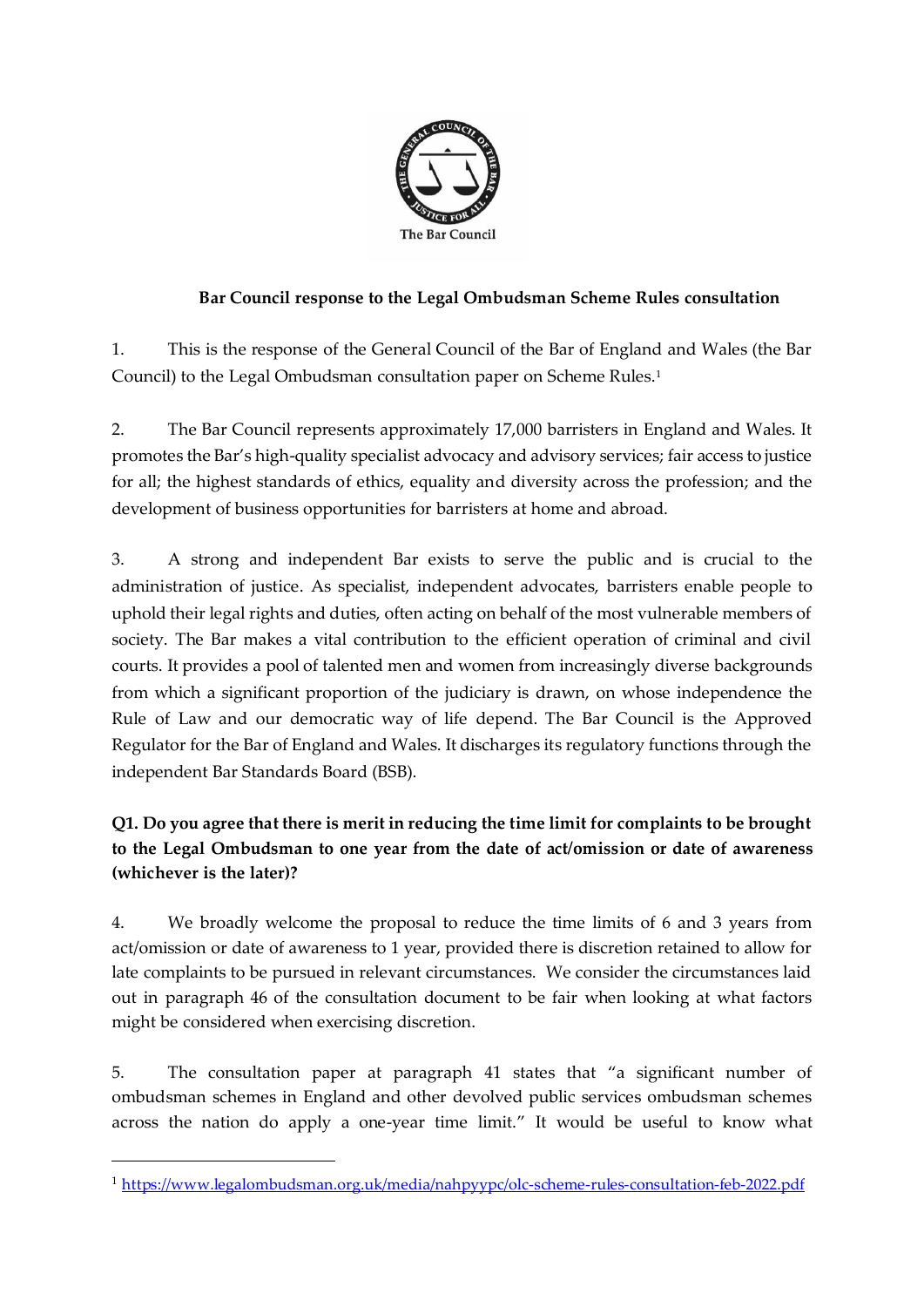ombudsman services those are, but to also bear in mind that just because other ombudsman services apply a one-year time limit, it doesn't necessarily make it the right decision for the Legal Ombudsman to do so.

6. We are pleased that discretion is being kept by an Ombudsman under rule 4.7 to extend the one-year time limit for specific customers if, on the evidence, it was fair to do so. We agree with discretion but are concerned that only the Ombudsman can exercise this discretion. We query whether this means that cases reaching the pre-assessment-pool would have to be escalated to the Ombudsman to see whether an extension to the one-year time limit is to be permitted, and if they do not, would go back into the pool. It might be a more economical use of resources to use investigators in these circumstances generally to decide about an extension to these time limits, rather than this being only exercisable by an Ombudsman, and thereby in keeping with the move towards delegation of powers.

7. As stated, the factors outlined at paragraph 46 that might fall under discretion seem reasonable. However, it is not clear where these factors might be written down for consideration. In the interests of transparency, for example, it might be appropriate for the factors to be available for consumers when bringing a complaint to the Legal Ombudsman so that they know what to expect, or for these to be included as factors under rule 4.8.

#### **Q.2 Do you agree that there is benefit in introducing a new Rule 2.11?**

8. In principle, we agree that it would be beneficial to introduce a new rule which would enable an Ombudsman to exercise their discretion to dismiss a complaint, if specific criteria are met, without the need to first accept that new case for investigation. Indeed, reforms should be aiming towards filtering out disproportionate or meritless/frivolous complaints earlier which would allow resources to be deployed on serious and substantial complaints, and to reduce the backlog and journey times for customers.

9. However, we have some suggested amendments to the new Rule 2.11, which appear as an Annex to this response. We consider that it is unnecessary to include express reference to the requirement for dismissing a complaint to be "in an Ombudsman's reasonable opinion" because this element is implicit in how an Ombudsman interprets the rules. In our view including this expressly would provide an additional avenue for challenge to a potential complainant, thus impeding the aim of filtering out disproportionate complaints, reducing backlog and ensuring resources are deployed appropriately.

10. We also consider that the elements "lacks merit" or "involves no significant detriment" ought not to be including in the new rule, since it would not be possible to determine this at the outset without a detailed investigation of the merits and circumstances of the complaint (save in an extreme scenario) and is therefore again contrary to the stated aims of introducing the rule. Where the previous formulation is preferred, then the composition "lacks any merit" would be preferred in our view. We also consider it prudent to provide in the rule where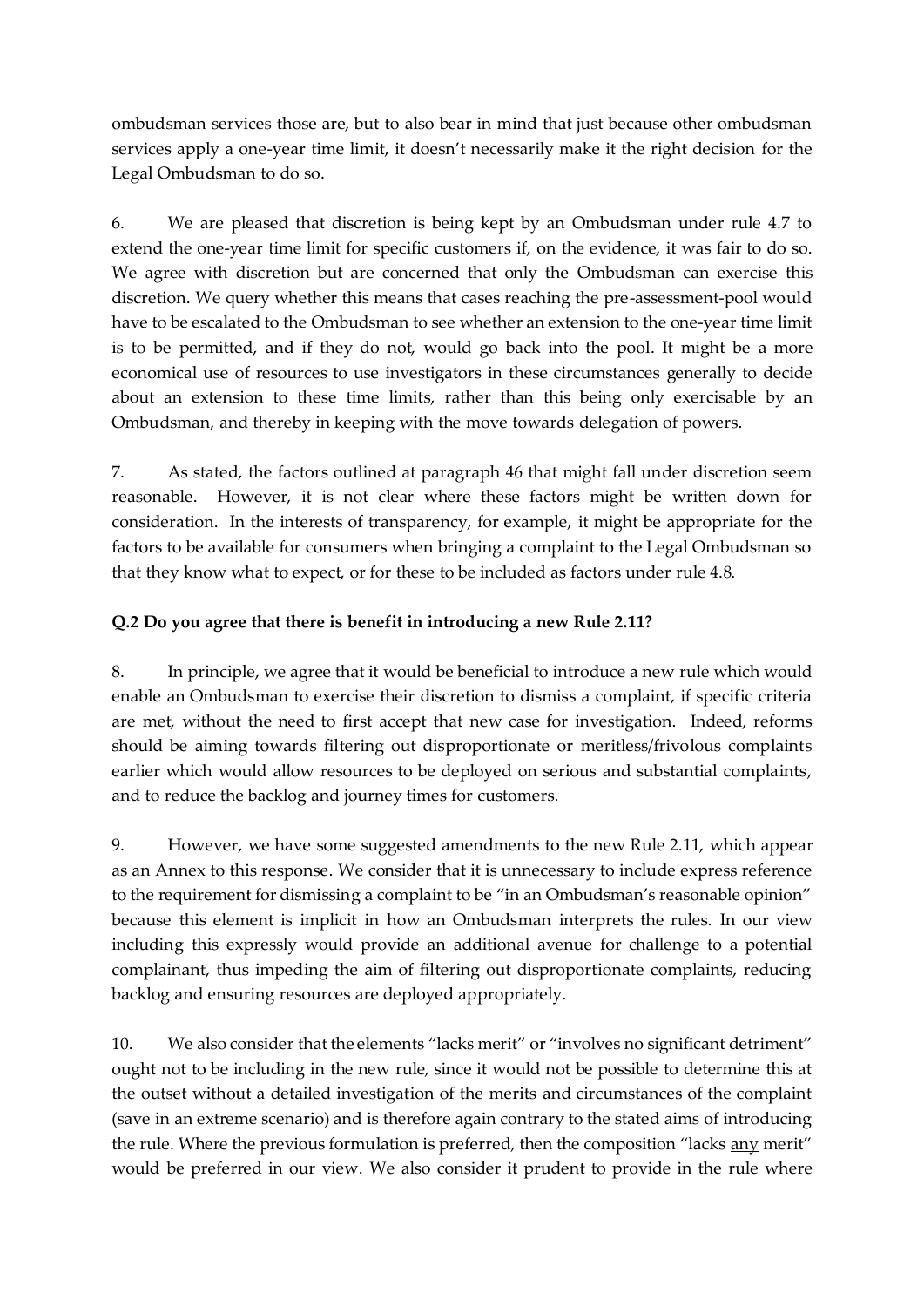another court or tribunal is better placed to deal with a complaint so that it may again be filtered out accordingly at an early stage in the complaints handling process.

11. We agree with the mitigation of the rule proposed that before any complaint is dismissed, the complainant would be provided with an opportunity to explain why the complaint should not be dismissed and that explanation would be considered by an Ombudsman when deciding what action to take. It is important that complainants would be able to outline their concerns before the complaint was dismissed in a format that would be most comfortable for them. Some complainants, for example where English is not their first language, might find it more difficult to explain in writing and that consideration should be taken into account.

#### **Q3: Do you support the proposed amendments under Scheme Rule 5.7?**

#### **Q4. Do you have any concerns about the implications of the changes to Rule 5.7?**

12. It seems sensible to allow Rule 5.7 to be extended to enable more cases to be concluded earlier in the process where it is fair and reasonable to do so. We agree that it is in the customer's best interest to understand at the earliest possible opportunity if there is a compelling reason why the Legal Ombudsman should not carry out an investigation. To indicate this in the drafting, we have proposed adding a reasonableness requirement (as  $5.7(a)$ ).<sup>2</sup> In our view, adding a reasonableness requirement here provides a benchmark to ensure that decisions are not made arbitrarily and so complainants and professionals can rely on determinations as having been decided by reasoning and good execution of policy.

13. We appreciate that currently rule 5.7(b) permits an Ombudsman to consider dismissing a complaint where they are satisfied that the complainant has not suffered (and is unlikely to suffer) any financial loss, distress, inconvenience, or other detriment. We note that the Legal Ombudsman have proposed the introduction of the word 'significant' thereby linking loss, detriment or impact to proportionality. However, we consider the additional use of the word 'significant' to be unnecessary as it does not expand on the meaning within 5.7(b) or condense the wording within the Rules for ease.

14. We note at paragraph 65 that the Legal Ombudsman recognises that the question of what is 'significant' will vary depending on the circumstances of the complaint and the complainant. If the word 'significant' is retained, we welcome the development of detailed criteria for an Ombudsman to refer to when considering dismissing a complaint. This should aim to ensure fair and consistent application of the rule.

15. Currently, rule 5.7(c) permits an Ombudsman to dismiss a complaint if they are satisfied that the complainant has rejected a fair and reasonable offer which the service provider made under their own internal complaint handling procedure, and which is still

<sup>2</sup> Please refer to page 18 on Annex 1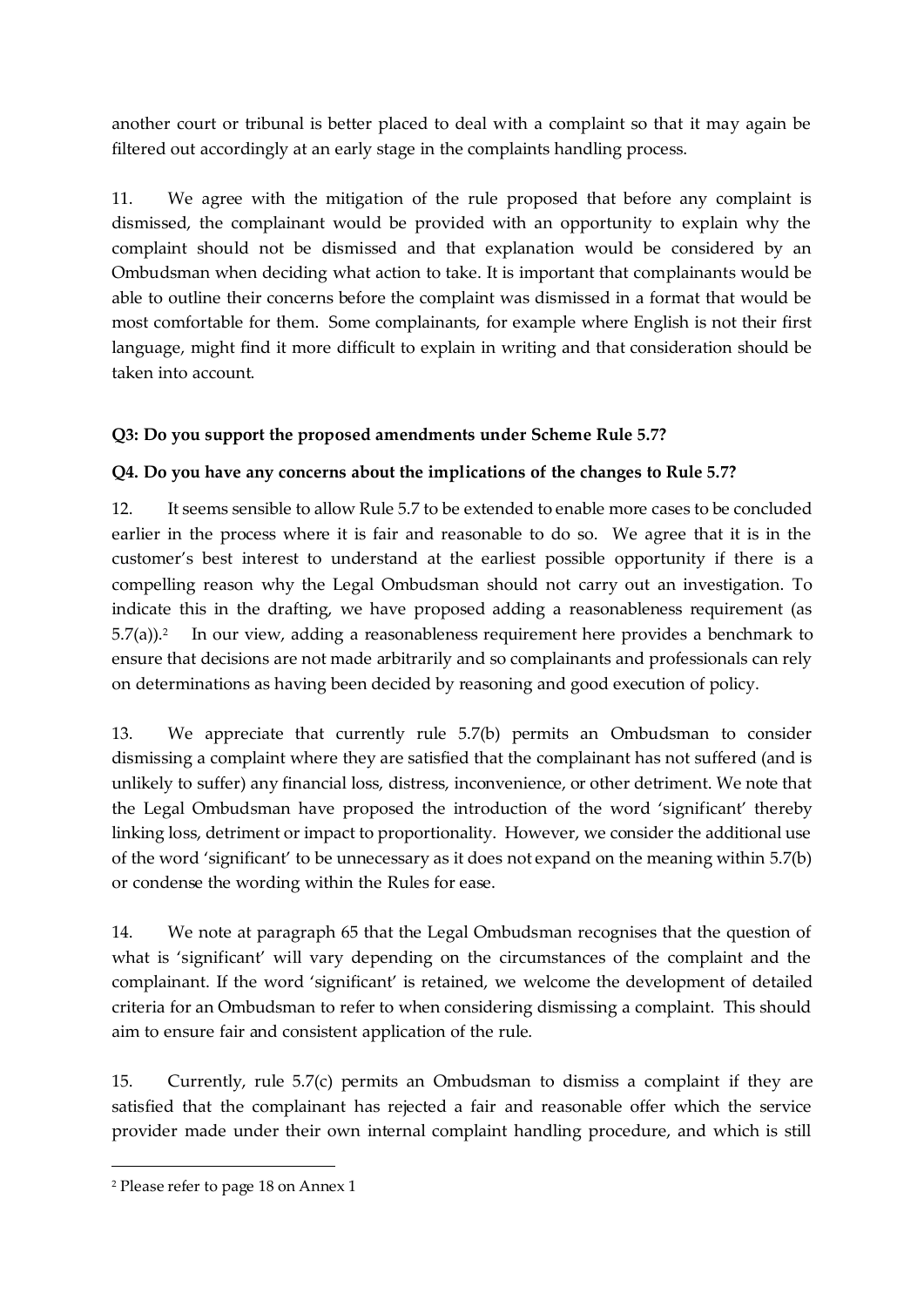open for acceptance. We agree that extending this rule to include revised offers is a sensible suggestion and would hopefully encourage service providers to engage with the complaints process. We note that the Legal Ombudsman is also aware of the interaction with case fees, and it seems a good approach that under the revised rule, if a case is dismissed during the investigation process as a result of a reasonable offer being made, the case fee would not be applied.

16. We agree that there should be a means of filtering out low impact, low value complaints at the earliest possible stage, and a focus on proportionality would be a good way to achieve this. It would enable an Ombudsman to consider whether conducting an investigation into the complaints that have been raised, given the likely impact on the customer, is a proportionate use of resource. We are therefore in agreement with the proposed new rule of 5.7(p). However, we have added the proportionality requirement under a new rule 5.7(d) with an alternative wording. In particular, we have put the proportionality point wider to take into account the Legal Ombudsman, as opposed to a focus on the "ombudsman's time" which is in the proposed rules in the consultation. We think the wider remit of proportionality for the Legal Ombudsman might be more helpful rather than a focus just on the Ombudsman's time.

17. The introduction of 5.7(q) again seems a sensible rule, provided it is pursued with the discretion laid out at paragraph 86. Abuse by complainants might legitimately be clamped down on, especially where this is a free service to complainants. We are pleased this has been considered and is the subject of a new rule. New issues raised (which could have been raised at the start) causes severe delay and is oppressive for the authorised person complained of. Most importantly, it is also resource intensive and disruptive for the Legal Ombudsman who then has fewer resources to attend to other complaints and we are pleased that a new rule is being proposed to address this.

# **Rule 1.11- The wider delegation of decision making**

18. We support the intention to look at widening the extent of the delegation of Ombudsman decision making powers.As recognised in the consultation paper, significant work would need to be undertaken to ensure that the delegation of powers does not result in any adverse consequences for customers – both complainants and service providers.

19. As significant work would need to be undertaken to ensure it does not result in adverse consequences, we wonder whether a pilot period or desk-based research for this rule change could be undertaken, before seeking a change to primary legislation. The Legal Ombudsman has previously suffered from difficulty recruiting people to the Legal Ombudsman, though this has changed recently (as particularly noted in the Challenge and Advisory Group meeting in February 2022) and a new cohort of investigators has started. Those given delegated powers would have to be sufficiently trained to ensure that the quality of decision making does not lessen with this rule, and significant oversight (at least when the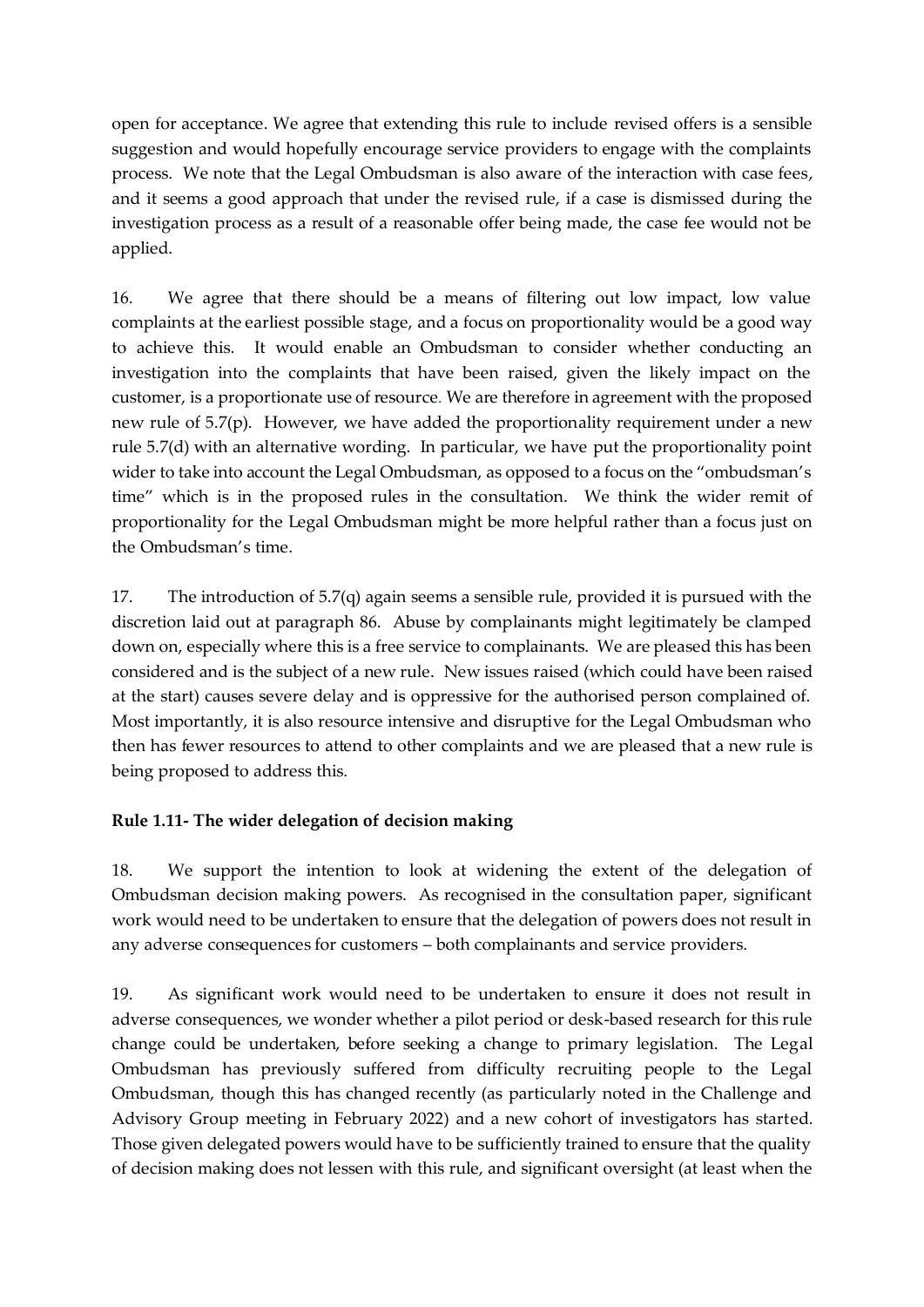rule first comes into play) should be given. Further, we also note from paragraph 91 that delegation of Ombudsman powers is already employed by a number of other ombudsman schemes. As we noted in response to paragraph 41, we would be interested to know what other ombudsman schemes utilise this form of delegation of powers.

20. We appreciate that extending these delegations, and so requiring a change to primary legislation, is not something that could be implemented immediately. However, this should not deter the Legal Ombudsman from pressing ahead with the change (with the right protections in place for customers) as part of its long-term strategy of improvement and efficiency.

# **Rule 5.19 - Escalation of cases to an Ombudsman for decision**

21. The Scheme Rules currently still provide customers with the option to escalate their complaint to an Ombudsman if they disagree with the investigator's views. The Legal Ombudsman is proposing a revision to Rule 5.19(c) to enable an Ombudsman to conclude that a final decision is not needed on a case if no substantive issues (such as an error in fact or law, or additional new evidence) have been raised in response to the investigator's findings.

22. It is also proposed that Rule 5.19(b) be amended to remove the requirement for an investigator to formalise the findings of their investigation in a case decision.

23. The process which would underpin this revised rule could require that, in each case where an investigator's findings are not accepted there is a high-level review by an Ombudsman to assess whether a final decision is required.

# **Q6: Do you support the proposal to limit the right to an Ombudsman decision where no substantive issues are raised with the investigator's findings?**

24. The right to a full review of an investigator decision by an Ombudsman is one that is a procedural benefit to both complainants and authorised persons. Indeed, it is a hallmark of Ombudsman schemes more generally, so care does need to be taken with regard to the potential change of rule 5.19(c). We do recognise however, that it can be problematic that either party can request that the complaint be escalated to an Ombudsman for a final decision with no requirement for that disagreement to have a substantive basis. Therefore, we do not disagree with the need for the person seeking an escalation of their complaint to the Ombudsman to have to give some reason, provided it is not too high a test.

25. For the drafting of 5.19 and 5.20 we would propose using 5.19 and 5.20 as found in Annex 1 as attached to the Bar Council's consultation response. We would also propose minor amendments to the Legal Ombudsman's drafting of 5.20 (indicated in Annex 1 at 5.21) as follows: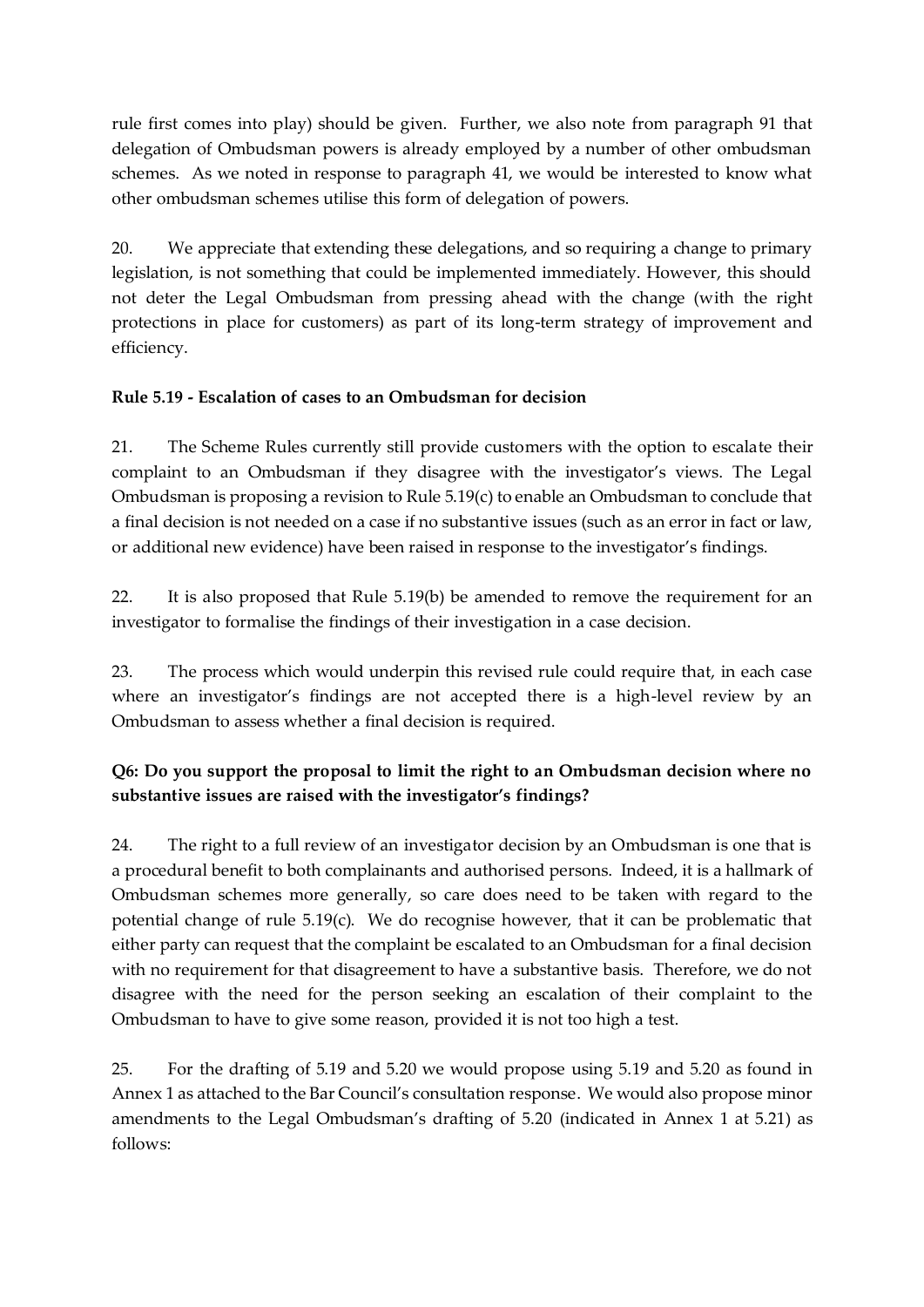"*If neither party, in their response to the investigator's findings, indicates disagreement within that time limit, or fails to provide a good reason for disagreement, the Legal Ombudsman may treat the complaint as resolved in accordance with the investigator's findings."*

26. We agree the Ombudsman has reason to be confident of the advantages of a change in this rule, and that it would not cause detriment to customers as "the Legal Ombudsman takes confidence from the fact that in over 80% of the cases that are referred for an Ombudsman decision, the eventual outcome mirrors the conclusions outlined in the investigator's case decision."<sup>3</sup> As with all rule changes, it will need careful consideration of how to ensure that the investigator decisions are of a consistent high quality so that customers are not unduly impacted by this rule, particularly with the new cohort of investigators that need training and upskilling.

27. We find the proposed change to rule 5.19(b) to be relatively uncontroversial though we do query how much time it would actually save investigators to not have to write their findings into a case decision. We have no objection in principle to investigators being able to use their experience of dealing with a case to choose the most appropriate way to communicate their decision. However, it should be borne in mind that a removal of case decisions being written could lead to inconsistency, which may be negative in the long term. We consider it is still important that the investigator shares their findings in writing, and then communicates their decision in the way they believe is the most appropriate. If a finding is only shared orally, we would be concerned this would be harder to challenge.

# **Q7: What factors should an Ombudsman consider when deciding whether a decision is required?**

28. We agree with the factors as outlined in paragraph 111 of the consultation, that could be taken into account by an Ombudsman when deciding whether a final decision is required. An additional factor that might be incorporated, is the factor considered in paragraph 65 relating to the "value of providing learning and feedback to the service provider and sector as a whole". As noted in the consultation, reducing the number of cases which are passed for Ombudsman decision would reduce the amount of cases published on the Legal Ombudsman's website, which could in turn have an adverse impact on the learning and insight that can be gathered from the Ombudsman's casework. If a decision by an Ombudsman may be beneficial to the public interest, it may be particularly important to take into account the value of providing learning and feedback to the service provider, which therefore could be added to the list of factors. As with all criteria which will be provided to the Ombudsman that will sit outside the Scheme Rules, we query whether these additional factors will be available to customers, which might be beneficial in the interests of transparency.

<sup>3</sup> Paragraph 98 of the Legal Ombudsman consultation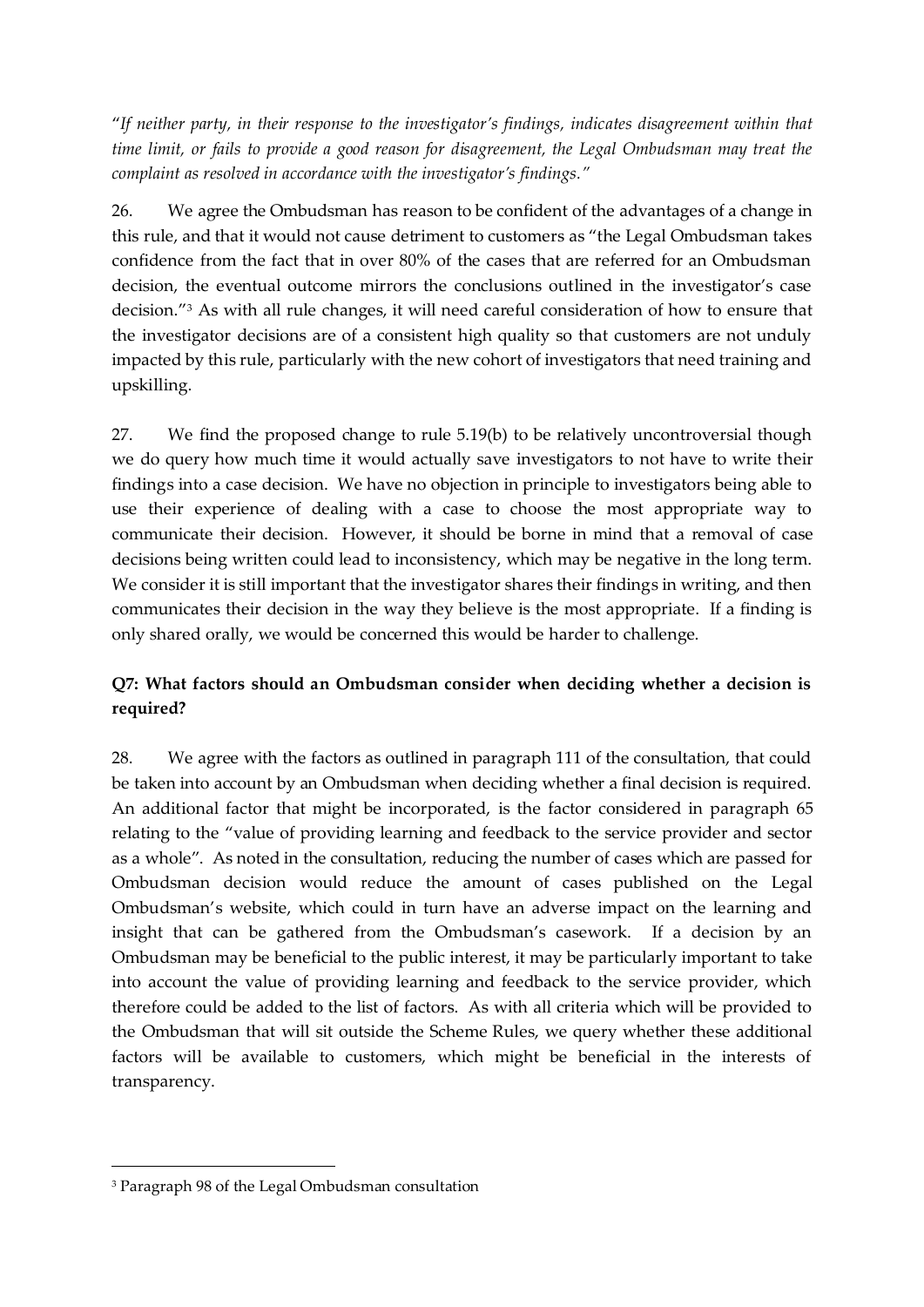# **Q8: Are there any alternative ways in which the Legal Ombudsman could adjust the rules to achieve a reduction in the number of complaints going to final Ombudsman decision**?

29. The combination of the rules suggested seems to be the best way to achieve a reduction in the number of complaints going to final Ombudsman decision. Outside of the rules, effective communication to service providers and complainants on how complaints are dealt with at the very first point of contact with the Legal Ombudsman in the customer journey, might see confidence increased in the processes involved in reaching decisions, and thereby lead to a reduction in the number of requests going to the Ombudsman. The design and impact of rule changes to all stakeholders would need to be handled with care.

# **Q9: Do you support a review of the case fees model with a view to implementing a model which better encourages early resolution of cases?**

30. We are concerned that, given the modest sums in issue, the time, costs and hassle of adding a tiered system for debate is worthwhile compared to the incentive to the authorised person to compromise. As noted, any introduction in alternative case fee structures could result in an increase in the number of case fee payment challenges from service providers. We envisage there could be numerous queries or challenges about whether the higher fee stage was reached, which would in effect mean there was no gain achieved through the revised process.

31. As an alternative, the Legal Ombudsman could consider whether to increase the level of case fees overall that are currently capped at £400. This might have the intended effect of incentivising service providers to resolve cases early, whilst also avoiding the possibility of case fee payment challenges from service providers that are likely to result from a tiered system.

32. As an addition and as an alternative to the tiered fee system, the Legal Ombudsman could consider introducing 'unreasonable behaviour' case fees that could be introduced by the investigator/ombudsman on each or both parties, based on a set of criteria met. This would be permitted by s133(3)(i) in the Legal Services Act 2007. Its advantage is that it might prevent a complainant using the otherwise free service to punish an authorised person for 'unreasonable person behaviour'.<sup>4</sup> This is more akin to a 'polluter pay' principle with the potential to redress the balance between the levy paid by all authorised persons to those

<sup>4</sup> This is analogous to the Small Claims Track costs in the Courts (less than between £2,000- £5,000 depending on the nature of the case) and Civil Procedure Rules 27.14 (2) (g), above the level of (modest) fixed costs the Court may award "such further costs as the Court may assess by the summary procedure and order to be paid by a party who has behaved unreasonably." In the Employment Tribunal it is the only means by which Respondents can obtain a costs award against a Claimant. There is jurisprudence that would provide guidance as to what might constitute unreasonable behaviour.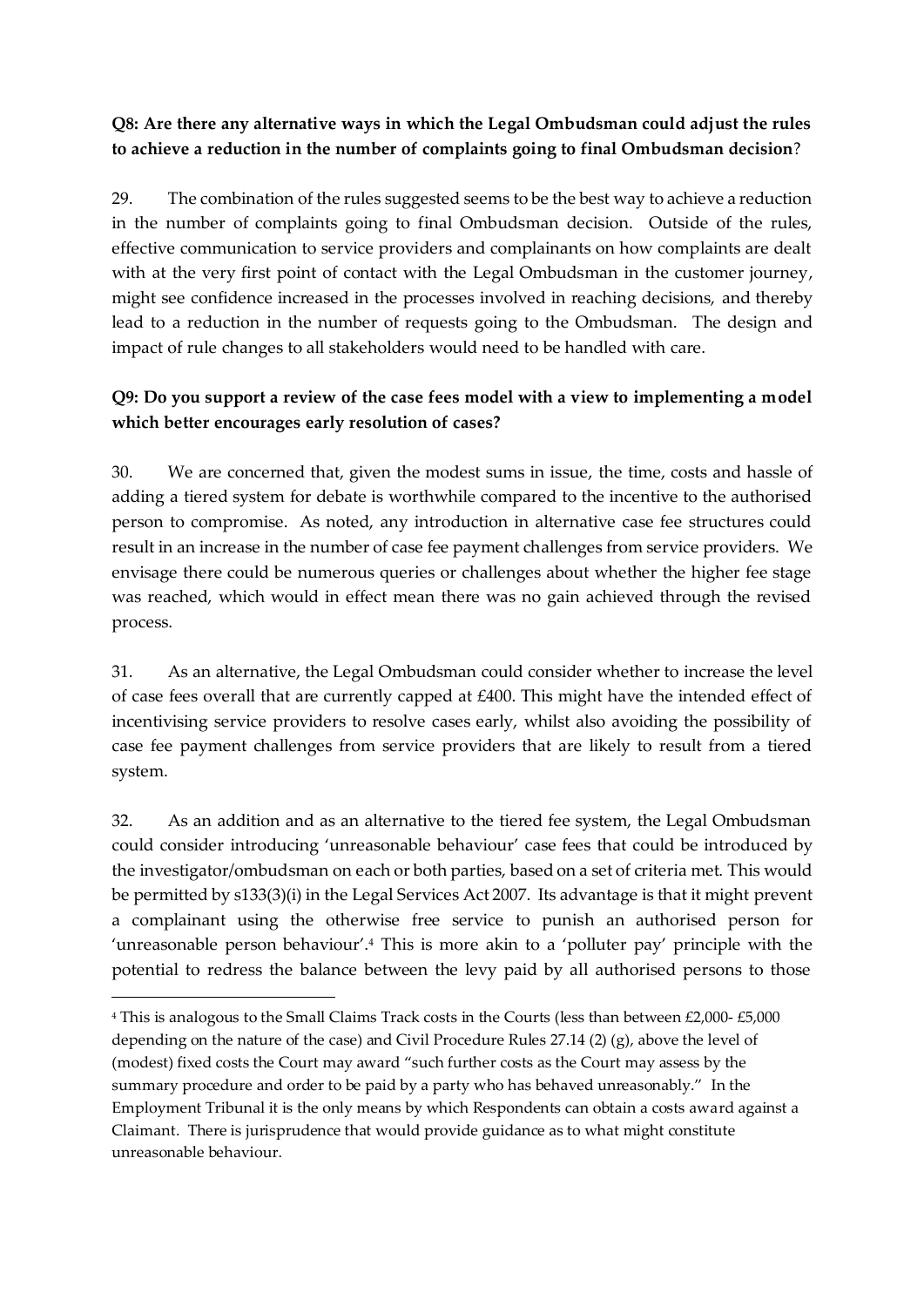whose poor service/conduct results in the need for complaint. We recognise though that it could have an adverse effect of also leading to appeals by the service provider/complainant and will likely not pull in much money.

# **Q10: Do you support the proposals outlined in the additional changes? If not, please outline which ones you do not support and your reasons why.**

33. We agree with the following proposed changes to the Scheme Rules which we view as sensible:

Rule 1.1: Removing reference to obsolete dates

Rule 2.1: Addressing historical drafting error

Rule 2.8: Formalising the position on complaints by beneficiaries

Rule 4.5: Removing reference to obsolete dates

Rule 5.4: Addressing formal challenges to ongoing investigations

Rule 5.5: Providing Ombudsmen with discretion when to accept a complaint for investigation Rule 5.7(d): Clarifying grounds for dismissal of a complaint

Rule 5.55: Allowing the Legal Ombudsman to rectify uncontested errors in Ombudsman decisions (though in our drafting suggestion we have suggested the removal of the word 'reasonable')

Rule 5.62: Updating reference to relevant data protection legislation

34. We would provide the following comments on the additional amendments:

#### **Rule 5.7(a): Clarifying grounds for dismissal of a complain**

35. We agree that there should be a means of filtering out low impact, low value complaints at the earliest possible stage. We view it as sensible to separate into two grounds "frivolous or vexatious" claims or where "it does not have any reasonable prospect of success". Rule 5.7 (a): After "vexatious" add "or minimal in gravity or impact upon the complainant". In our suggested draft, we have separated out these to limbs into (a) and (b) though the two limbs can be placed where deemed necessary under rule 5.7.

# 36. **Rule 5.20: Addressing situations where investigator's findings and recommendations are not accepted**

37. We have addressed this in answer to questions  $6 - 8$ .

38. Finally, we would suggest amending the rules to ensure consistency between references to "ombudsman" and "Ombudsman".

**Bar Council** 13 April 2022